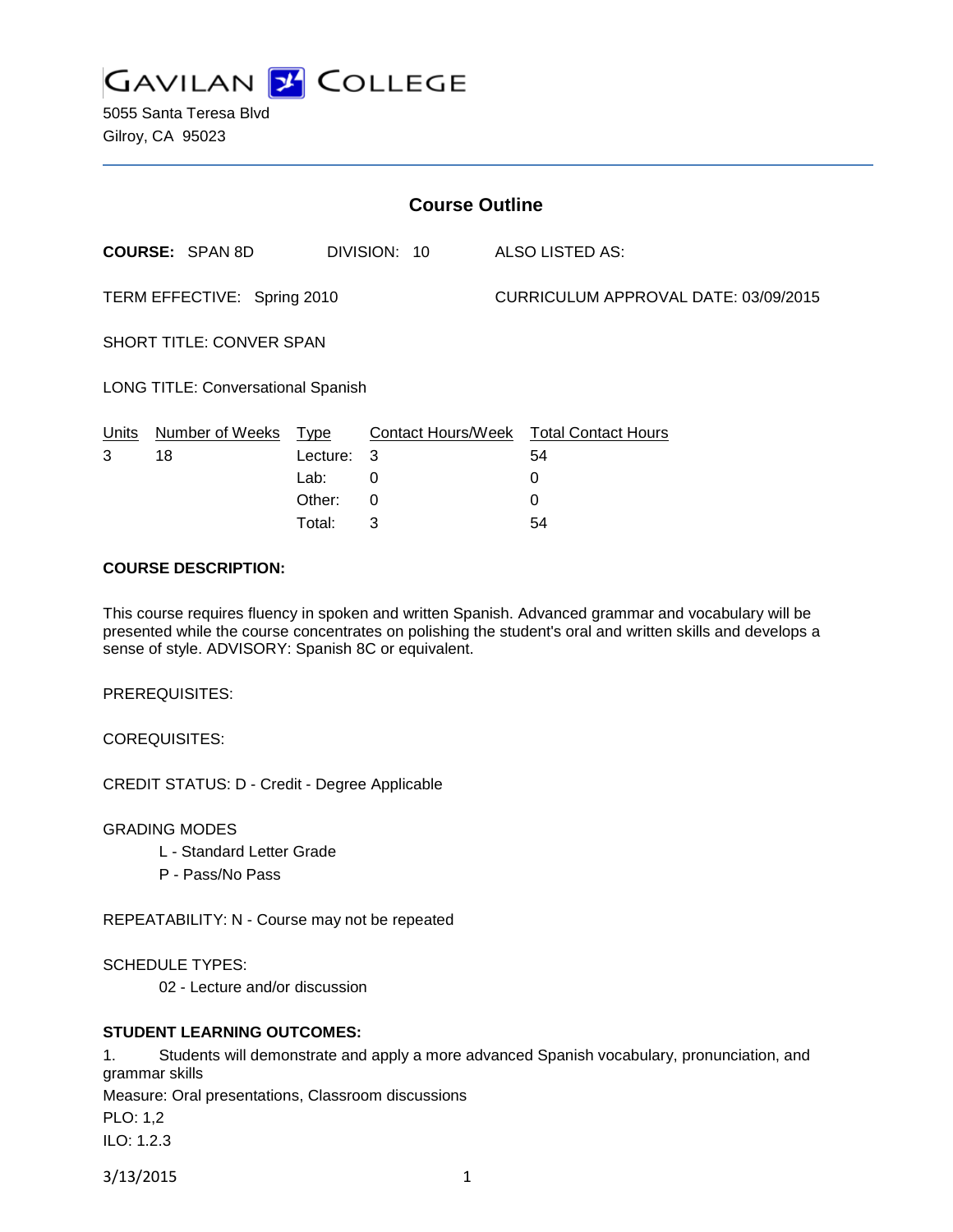GE-LO: A1,A2,A3,C1

Year assessed or anticipated year of assessment:

2. Students will illustrate an advanced competency in the listening, reading, and speaking skills of Spanish, with the ability to converse as the primary focus

Measure: Written reports, homework assignments and exams.

PLO: 1,2,3,4

ILO: 1,2,3

GE-LO: a1,a2,a3,c1

Year assessed or anticipated year of assessment:

3. Students will appraise and discuss the historical, social, cultural and aesthetic qualities of Hispanic culture, using the Spanish language as a vehicle for discovery.

Measure: Written and oral tests

Group discussions and presentations.

PLO: 1,2,3,4 ILO: 1,2

GE-LO: f1,f2,d4,c3

Year assessed or anticipated year of assessment:

## PROGRAM LEARNING OUTCOMES:

1 basic proficiency in speaking, reading and writing in Spanish.

2 ability to identify elements of Spanish: verb tenses, grammar.

3 ability to identify different Hispanic cultures, including historical periods, colloquialisms, food, dress and dialects.

4 ability to analyze and discuss Hispanic literature including

authors from different Hispanic cultures.

## **CONTENT, STUDENT PERFORMANCE OBJECTIVES, OUT-OF-CLASS ASSIGNMENTS**

Curriculum Approval Date: 03/09/2015

WEEKS 1 to 3 9 HOURS

Content: The present subjunctive, the subjunctive with verbs of

volition, the absolute superlatives.

Assignments: selected reading and writing assignments from the textbook

from pages 241-250. Supplementary materials provided by the instructor.

Student performance objective: recognize, recall and demonstrate

knowledge of grammar and vocabulary mentioned in the description of content

WEEKS 4 to 6 12 HOURS

Content: The subjunctive to express emotion, the subjunctive with some impersonal expressions, formation of adverbs

Assignments: selected reading and writing assignments from the textbook from pages 254-260. Supplementary materials provided by the instructor.

Student performance objective: recognize, recall and demonstrate

knowledge of grammar and vocabulary mentioned in the description of content

WEEKS 7 to 10 12 HOURS

Content: The subjunctive to express doubt, disbelief and denial; the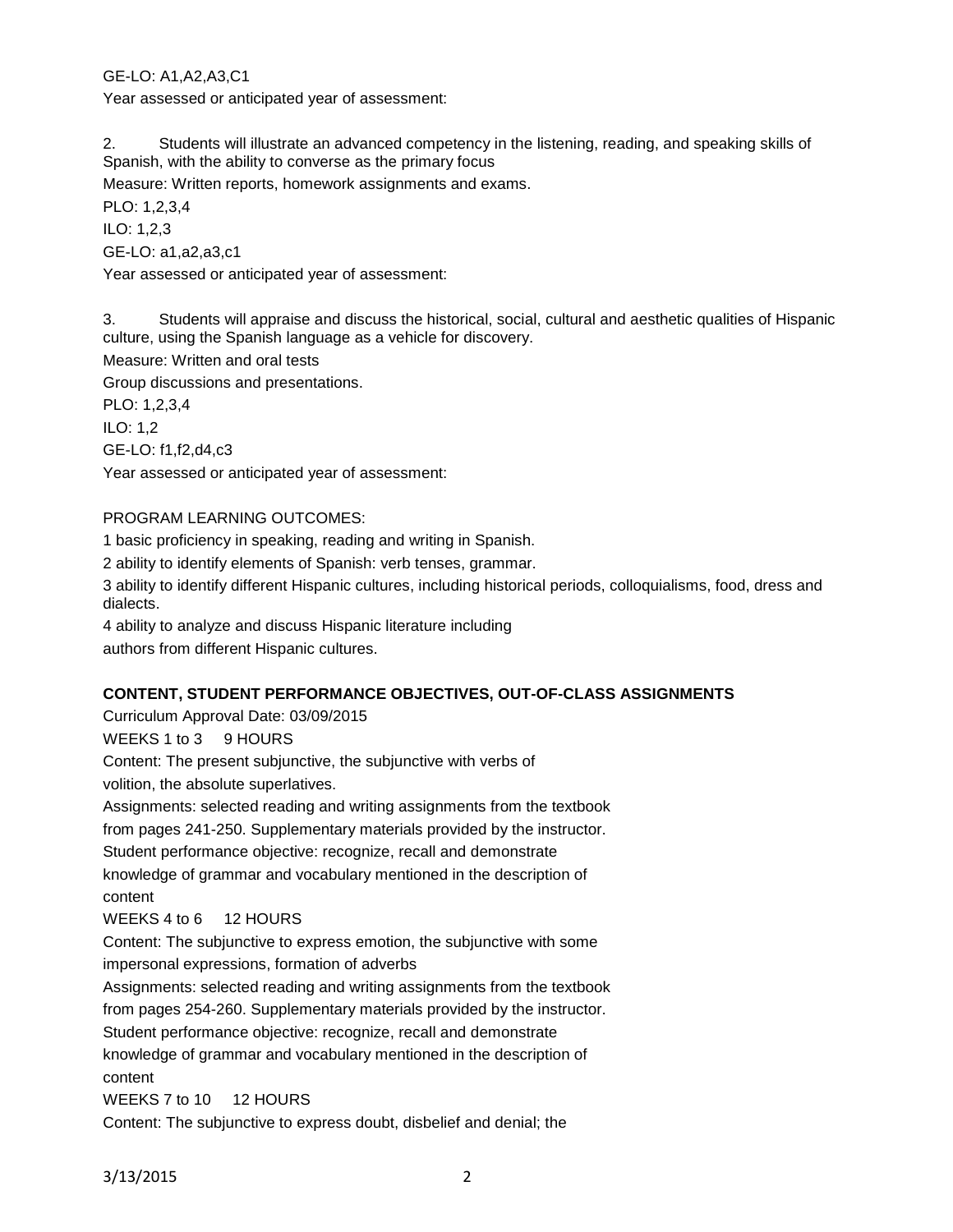subjunctive to express indefiniteness and nonexistence, diminutive suffixes.

Assignments: selected reading and writing assignments from the textbook from pages 264-270. Supplementary materials provided by the instructor. Student performance objective: recognize, recall and demonstrate knowledge of grammar and vocabulary mentioned in the description of content

### WEEKS 11 to 14 12 HOURS

Content: The subjunctive after certain conjunctions, the present perfect subjunctive, uses of the present perfect subjunctive Assignments: selected reading and writing assignments from the textbook from pages 274-279. Supplementary materials provided by the instructor. Student performance objective: recognize, recall and demonstrate knowledge of grammar and vocabulary mentioned in the description of content

WEEKS 15 to 17 12 HOURS

Content: The imperfect subjunctive, uses of the imperfect subjunctive, if clauses

Assignments: selected reading and writing assignments from the textbook from pages 284-292. Supplementary materials provided by the instructor. Student performance objective: recognize, recall and demonstrate knowledge of grammar and vocabulary mentioned in the description of content WEEKS 18 2 HOURS Final exam

Included in content section.

# **METHODS OF INSTRUCTION:**

Oral presentation of dialogues and conversational drills. Grammar exercises, listening, speaking and reading skills are presented in participatory interaction.

## **METHODS OF EVALUATION:**

The types of writing assignments required: Written homework Essay exams The problem-solving assignments required: Homework problems Quizzes Exams The types of skill demonstrations required: Class performance Performance exams The types of objective examinations used in the course: Multiple choice True/false Matching items Completion

3/13/2015 3